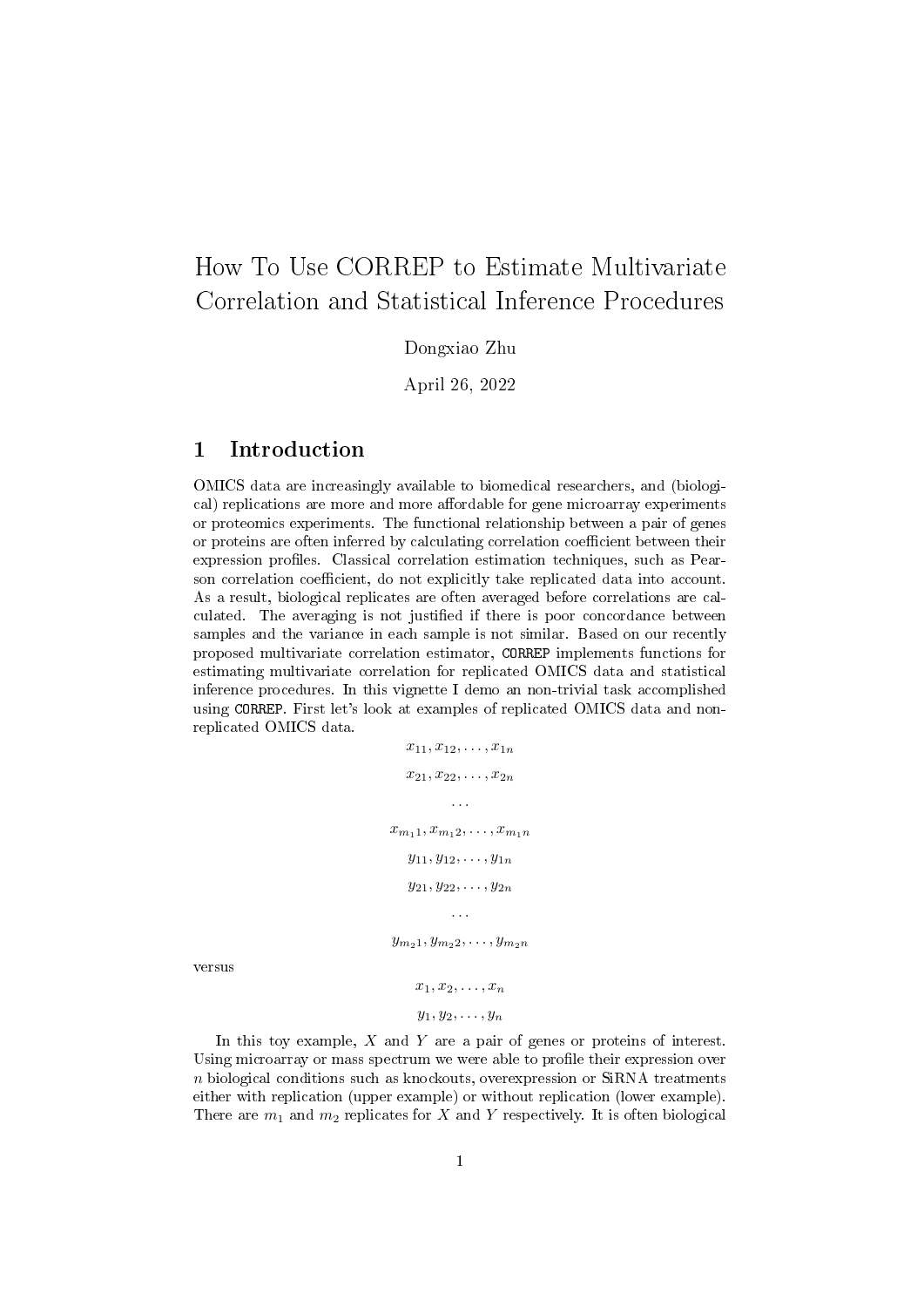interest how strong is the correlation between  $X$  and  $Y$  over  $n$  conditions and how significant the correlation is. Significant correlation between  $X$  and  $Y$  often indicates potential functional relevancy. In addition, 1-correlation are usually used to calculate distance matrix of a number of genes or proteins to perform hierarchical clustering. Therefore, correlation estimation is an important problem in functional genomics research.

For non-replicated OMICS data, estimating correlation is relatively trivial since there are plenty of established methods such as Pearson correlation coefficient and its non-parametric alternatives: Spearman's  $\rho$  and Kendall's  $\tau$ . However it is not straightforward to estimate correlation from replicated OMICS data. A naive approach may be to average over replicates to transform the replicated data into non-replicated data. This approach might work for relative "clean" data in which the within-replicate correlation is relatively high. Unfortunately most OMICS data are noisy reflected partially by poor within-replicate correlation. The averaging for those "noisy" data is not justified. In order to properly estimate correlation of  $X$  and  $Y$  from replicated data, we must explicitly model the within-replicate correlation together with the between-replicate correlation. The next section briefly describes the models and methods for deriving the multivariate correlation estimator. For interested reader, please refer to our manuscript for more technical details [Zhu and Li, 2007]. Interested reader also refer to [Medvedovic et al., 2004] for related Bayesian mixture model methods.

### 2 Methods

### 2.1 Pearson correlation estimator

Instead of averaging, we exploit all the replicated observations by assuming the data are i.i.d. samples from a multivariate normal distribution with a specified correlation matrix and a mean vector, i.e.,  $Z_j = (x_{j1}, \ldots, x_{jp}, y_{j1}, \ldots, y_{jq})^T$ ,  $j = 1, 2, \ldots, n$ , follows a  $p + q$ -variate normal distribution  $N(\mu, \Sigma)$ , where  $\mu = \begin{bmatrix} \mu_x e_m \end{bmatrix}$  $\mu_{y}e_{m}$ ,  $e_m = (1, \ldots, 1)^T$  is a  $m \times 1$  vector, the correlation matrix  $\Sigma$  is a  $(p+q) \times (p+q)$  matrix with structure:

$$
\Sigma = \begin{pmatrix}\n1 & \cdots & \rho_x & \rho & \cdots & \rho \\
\vdots & & \vdots & \vdots & & \vdots \\
\rho_x & \cdots & 1 & \rho & \cdots & \rho \\
\rho & \cdots & \rho & 1 & \cdots & \rho_y \\
\vdots & & \vdots & \vdots & & \vdots \\
\rho & \cdots & \rho & \rho_y & \cdots & 1\n\end{pmatrix} = \begin{bmatrix}\n\Sigma_x & \Sigma_{xy} \\
\Sigma_{xy}^T & \Sigma_y\n\end{bmatrix},
$$
\n(1)

where the inter-molecule correlation  $\rho$  is the parameter of interest, and the intramolecule correlation  $\rho_x$  or  $\rho_y$  are nuisance parameters. The  $\rho_x$  and  $\rho_y$  indicate the quality of replicates that high quality replicates tend to have high value, and *vice versa*. We employ three parameters:  $\rho$ ,  $\rho_x$  and  $\rho_y$  to model the correlation structure of replicated omics data.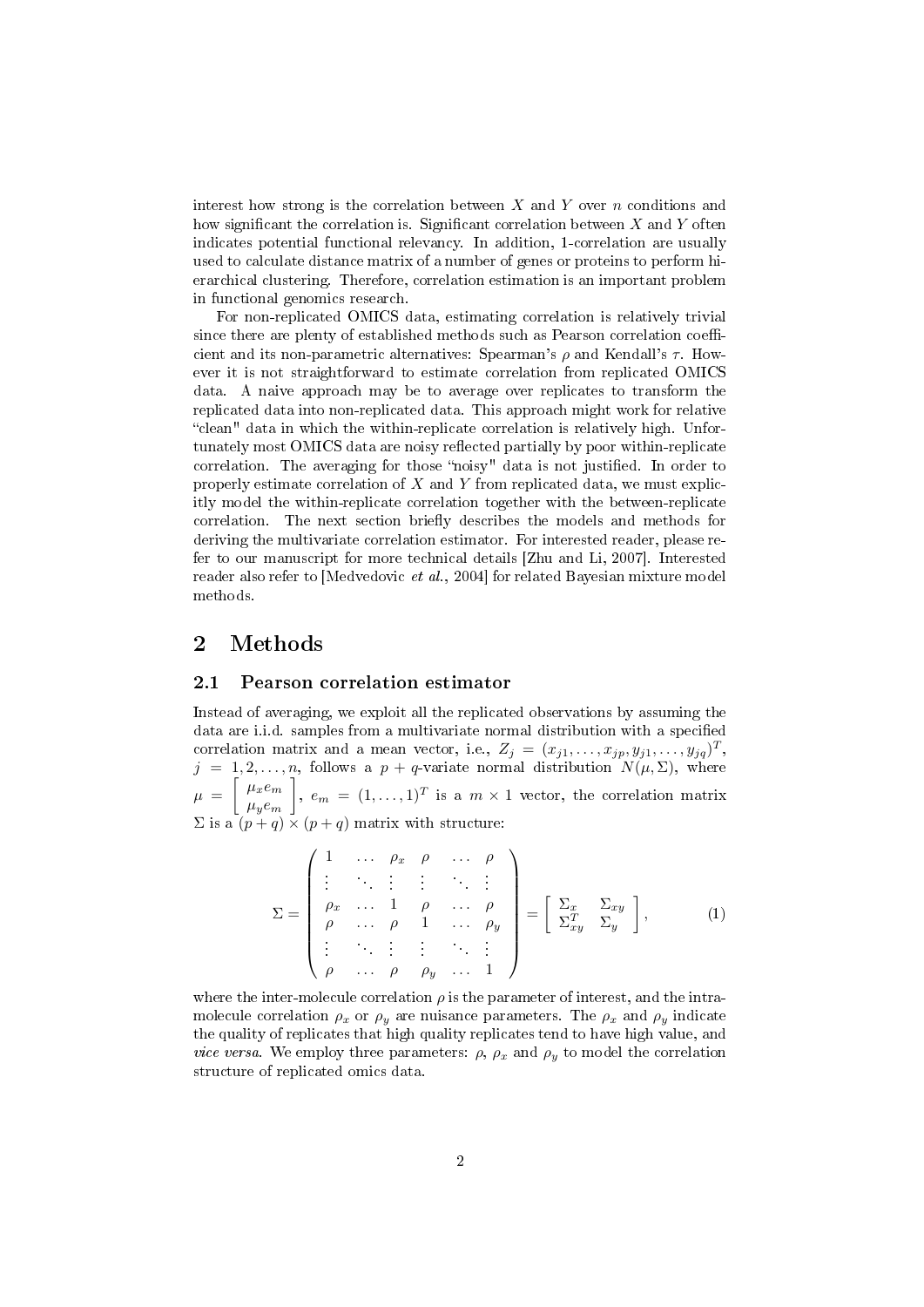#### 2.2 Multivariate correlation estimator

1

Assuming a multivariate normal model, the Maximum Likelihood Estimate (MLE) of  $\rho$  can be derived as follows (see Manuscript for more details):

$$
\hat{\mu}_x = \frac{1}{n} \frac{1}{m} \sum_{j=1}^n \sum_{i=1}^m x_{ij} \tag{2}
$$

Similarly,

$$
\hat{\mu}_y = \frac{1}{n} \frac{1}{m} \sum_{j=1}^n \sum_{i=1}^m y_{ij} \tag{3}
$$

therefore,  $\hat{\mu} = \begin{bmatrix} \hat{\mu}_x e_m \ \hat{c} \end{bmatrix}$  $\hat{\mu}_y e_m$ The MLE of  $\Sigma$  is

$$
\hat{\Sigma} = \frac{1}{n} \sum_{j=1}^{n} (Z_j - \hat{\mu})(Z_j - \hat{\mu})^T
$$
\n(4)

To derive the MLE of  $\rho$ , the ideal method would be obtaining the likelihood explicitly as a function of  $\rho$ . However, this proved to be intractable in practice (see manscript for detailed discussion). Our approach is to use the average of the elements of  $\hat{\Sigma}_{xy}$  estimated via Eq. 4:

$$
\hat{\rho} = \text{Avg}(\hat{\Sigma}_{xy})\tag{5}
$$

The sample Pearson correlation coefficient can be also written into the following form:

$$
cor(X,Y) = \frac{\sum_{j=1}^{n} (\bar{x}_j - \bar{x})(\bar{y}_j - \bar{y})}{(n-1)S_X S_Y},
$$
\n(6)

where  $S_X$  and  $S_Y$  are standard deviations of X and Y respectively. When there is no replicate  $(m_1 = m_2 = 1)$ , the correlation matrix  $\Sigma$  is reduced to a 2 by 2 matrix with diagonal elements equal to 1 and off-diagonal elements equal to  $\rho$ . It is easy to show from Eq. 4 that

$$
\hat{\rho} = \frac{\sum_{j=1}^{n} (\bar{x}_j - \bar{x})(\bar{y}_j - \bar{y})}{nS_X S_Y} \tag{7}
$$

Hence we derive the connection between the two estimators when there is no replicate as follows:

$$
\hat{\rho} = \frac{n-1}{n} \text{cor.}
$$
\n<sup>(8)</sup>

### 2.3 Statistical inference procedures

For very small sample data, eg,  $n < 4$ , we recommend using all permutations to approximate the null distribution (see Manuscript for detail). For larger sample data, we provide a Likelihood Ratio (LR) test. For moderate to large sample data, we provide a LRT procedure for testing the hypothesis that the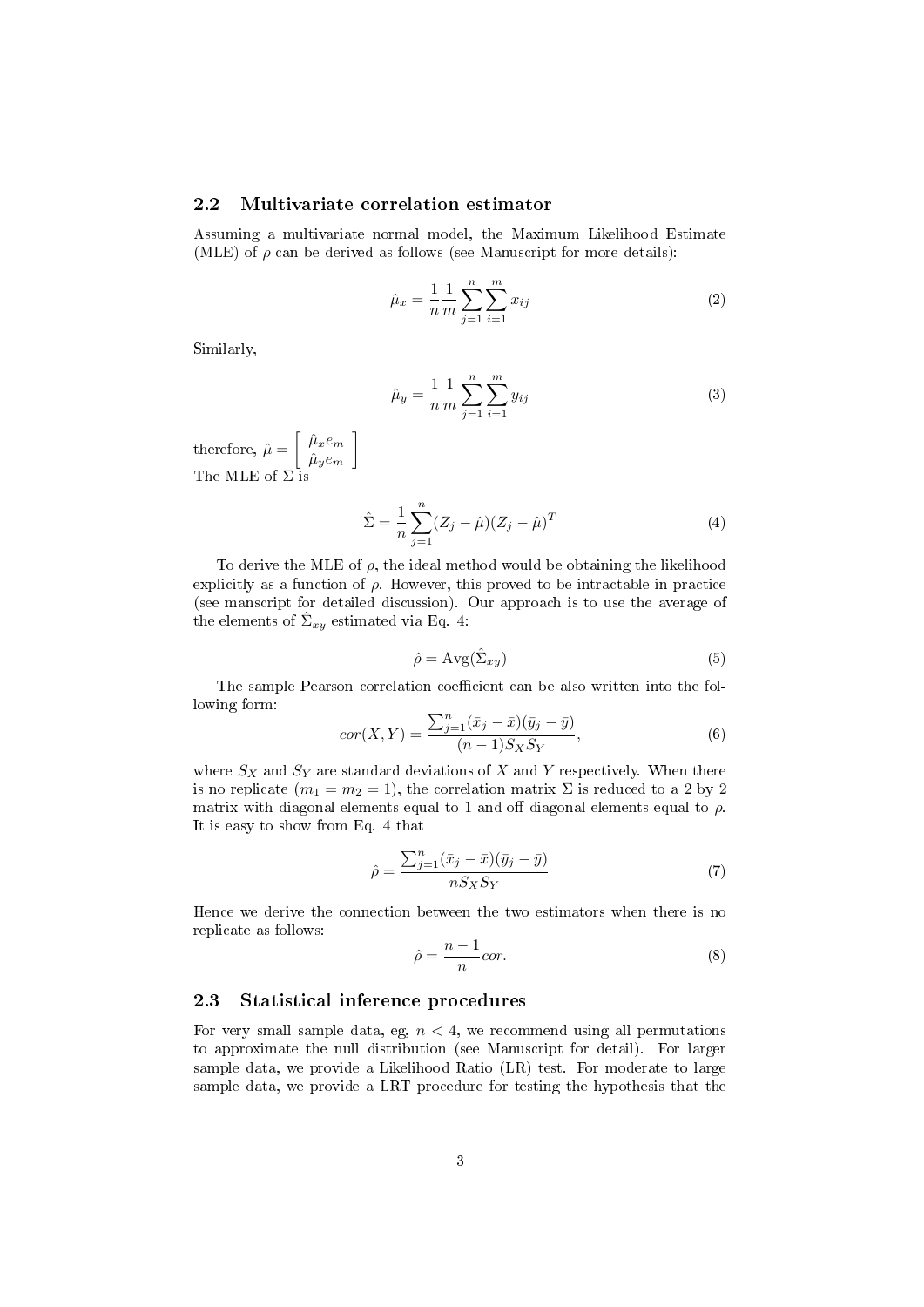multivariate correlation  $\rho$  vanishes. Under the multivariate normal distribution assumption,  $Z_i \sim N(\mu, \Sigma)$ , and we test the following hypothesis:

$$
H_0: Z \in N(\mu, \Sigma_0) \text{ versus } H_\alpha: Z \in N(\mu, \Sigma_1). \tag{9}
$$

Here, both  $\Sigma_0$  and  $\Sigma_1$  are  $(m_1 + m_2) \times (m_1 + m_2)$  matrices, where  $m_1$  and  $m_2$ are number of replicates for biomolecule X and Y and  $\Sigma_0 = \begin{pmatrix} \Sigma_x & \mathbf{0}_{m_1} \\ \mathbf{0}^T & \Sigma_y \end{pmatrix}$  $\mathbf{0}_{m_{2}}^{T}$   $\Sigma_{y}$  $\bigg),$ 

 $\Sigma_1 = \begin{pmatrix} \Sigma_x & \Sigma_{xy} \ \nabla T & \nabla \end{pmatrix}$  $\Sigma_{xy}^T$   $\Sigma_y$ ), where  $\Sigma_x$  and  $\Sigma_y$ , with diagonal elements identity and all the other entries being  $\rho_x$  and  $\rho_y$  respectively.  $\mathbf{0}_{m_1}$  is a  $m_1 \times m_1$  zero matrix and  $\mathbf{0}_{m_2}$  is a  $m_2 \times m_2$  zero matrix, that is, under the null hypothesis, the intermolecule correlation  $\rho$  vanishes.  $\Sigma_{xy}$  is a  $m_1 \times m_1$  matrix with all entries equal to  $\rho$ . Likewise  $\Sigma_{xy}^T$  is a  $m_2 \times m_2$  matrix with all entries equal to  $\rho$ . The Likelihood Ratio (LR) statistic for testing the two different correlation structures can be derived as follows:

$$
\wedge = \frac{|\hat{\Sigma}_0|^{-n/2} e^{-\frac{1}{2} \sum_{j=1}^n (Z_j - \hat{\mu})'} (\hat{\Sigma}_0)^{-1} (Z_j - \hat{\mu})}{|\hat{\Sigma}_1|^{-n/2} e^{-\frac{1}{2} \sum_{j=1}^n (Z_j - \hat{\mu})'} (\hat{\Sigma}_1)^{-1} (Z_j - \hat{\mu})}.
$$
\n(10)

Note that for the test to be a true LRT, all the estimated quantities  $\hat{(\cdot)}$  in the above formula should be MLE's. In Section 2.2, Eqs. 2, 3 and 4 give the formula of MLE's of the mean vector and the correlation matrix under  $H_{\alpha}$ . The MLE of the correlation matrix under  $H_0$  can be determined as  $\hat{\Sigma}_0 = \begin{pmatrix} \hat{\Sigma}_x & O \\ O & \hat{\Sigma}_z \end{pmatrix}$  $O \quad \hat{\Sigma}_y$  $\bigg),$ where

$$
\hat{\Sigma}_x = \frac{1}{n} \sum_{j=1}^n (X_j - \hat{\mu}_x)(X_j - \hat{\mu}_x)', \qquad (11)
$$

$$
\hat{\Sigma}_y = \frac{1}{n} \sum_{j=1}^n (Y_j - \hat{\mu}_y)(Y_j - \hat{\mu}_y)'. \tag{12}
$$

The LR statistic, denoted by  $G^2$ , is therefore:

$$
G^{2} = -2\log \wedge = n[trM - \log|M| - (m_{1} + m_{2})],
$$
\n(13)

where  $M = (\hat{\Sigma}_0)^{-1} \hat{\Sigma}_1$ . The LR statistic is asymptotically chi-square distributed with  $2(m_1 * m_2)$  degrees of freedom under  $H_0$ .

### 3 Data Analysis Examples

In this example, we will analyze a subset of 205 genes whose expression were pro filed using 4 replicates under 20 physiological/genetic conditions [Medvedovic *et al.*, 2004]. The whole data was initially reported in  $\text{Ideker } et \text{ } al., 2000\text{]}$  We first estimate all pairwise correlation and then we use 1-correlation as distance measure to cluster these genes. Medvedovic et al, 2004 [Medvedovic et al., 2004] has already classified the 205 genes into 4 functional groups according to their GO annotations. The four classes are: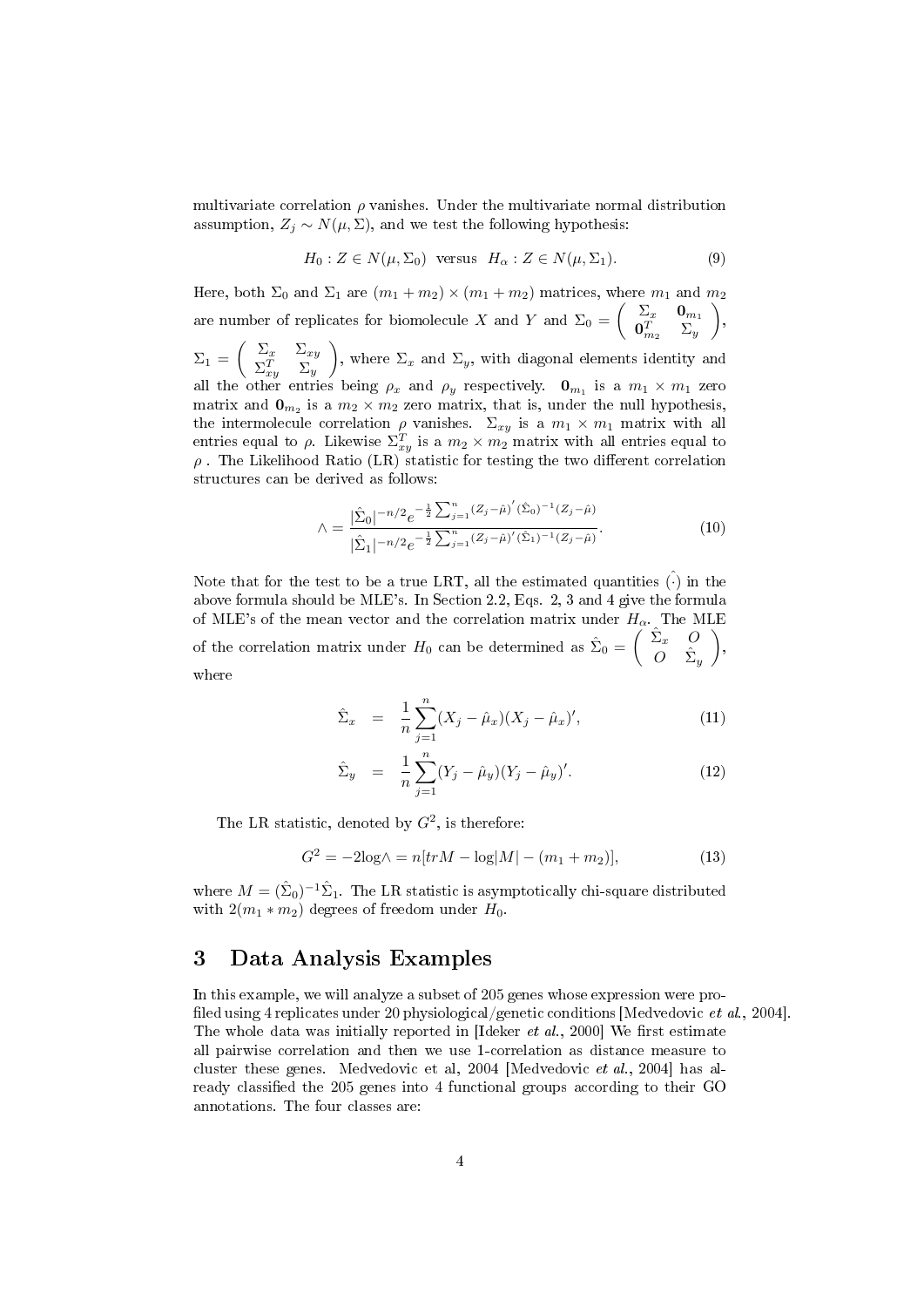- $\bullet$  Biosynthesis; protein metabolism and modification
- Energy pathways; carbohydrate metabolism; catabolism
- Nucleobase, nucleoside, nucleotide and nucleic acid metabolism
- Transport

The membership of 205 genes were stored in the internal data "true.member". We were able to compare the performance of our multivariate correlation estimator versus Pearson correlation estimator through hierarchical clustering by comparing clustering results to the "external knowledge" above.

```
> library(CORREP)
> data(gal all)
> ##Take average
> gal_avg <- apply(gal_all, 1, function(x) c(mean(x[1:4]), mean(x[5:8]), mean(x[9:12]), me
+ mean(x[49:52]), mean(x[53:56]), mean(x[57:60]), mean(x[61:64]), mean(x[65:68]), mean(x[69:72]), mean(x[73:76]), mean(x[77:80])))
> ##Estimate routine correlation based on average profile
> M1 <- cor(gal_avg)
```
The above code is to calculate a 205 by 205 correlation matrix using Pearson correlation coefficient implemented in R function cor. Note that we have to average over replicates before the straight-forward application of Pearson correlation coefficient can be done. As we mentioned in the paper, the data used in this example is relatively "clean" data (see the boxplot below for distribution of within-replicate correlation), which is not favorable condition to apply our estimator, however, the following clustering results show that it still significantly outperforms Pearson correlation coefficient.

```
> ##Take the first row and format
> x < - gal_all[1,]
> x <- cbind(t(x[1:4]),t(x[5:8]),t(x[9:12]),t(x[13:16]),t(x[17:20]),t(x[21:24]),t(x[25:28]
> ##Loop through to format each row
> for(j in 2:205)
+ {
+ y \leq gal_all[j,]
+ y <- cbind(t(y[1:4]),t(y[5:8]),t(y[9:12]),t(y[13:16]),t(y[17:20]),t(y[21:24]),t(y[25:28]
+ x \leftarrow r \text{bind}(x, y)+ }
> boxplot(cor(x))
> rawdata <- x
> stddata <- apply(rawdata, 1, function(x) x/sd(x))
> stddata <- t(stddata)
```
The above code is to reshape the data to be compatible with functions implemented in this package. This step is not absolutely necessary if your data is already in the right format, for example, columns correspond to conditions and rows correspond to (replicated) variables. For example, a 820 by 20 matrix for this data. Moreover, data has to be standardized by making variance of each row (gene) equals to 1. The standardization is VERY important and must be followed.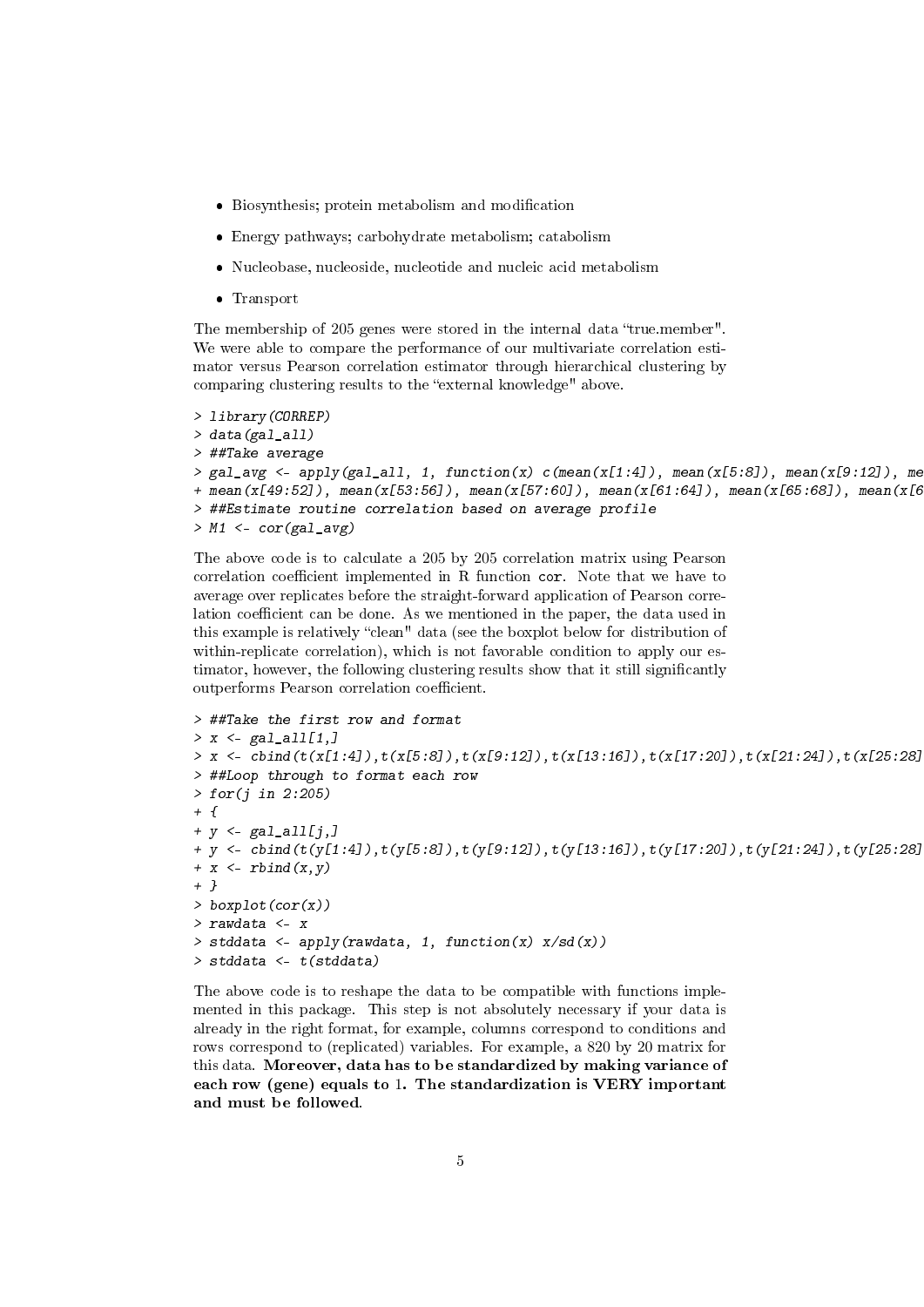#### $> M \le$  cor.balance(stddata,  $m = 4$ ,  $G = 205$ )

The above code is to calculate 205 by 205 correlation matrix using the new multivariate correlation estimator implemented in R function cor.balance. Note that there are equivalent number of replicates for this data (balanced). For unbalanced data, R function cor.unbalance should be used.

```
> row.names(M) <- row.names(M1)> colnames(M) <- colnames(M1)
```
We next use 1-correlation as distance measure to cluster the genes into 4 groups. and compare the consistency between these 4 groups and pre-defined 4 groups.

```
> M.rep <- 1-M
> M. avg < -1-M1> d.rep <- as.dist(M.rep)
> d. avg \leftarrow as.dist(M. avg)
```
The above code calculates distance matrix for hierarchical clustering using both Pearson correlation coefficient and multivariate correlation estimator.

> library(e1071) > library(cluster) > data(true.member) > g.rep <- diana(d.rep) > g.avg <- diana(d.avg)

The above code does hierarchical clustering in a top-down fashion ie, Diana, and classifies all 205 genes into a number of clusters. We recommend using top-down method in this case since we are interested in identifying a few (4) large clusters. For other data, if you are interested in identifying a lot of small clusters, we recommend using agglomerative hierarchical clustering methods. See below for examples.

```
> h.rep <- hclust(d.rep, method = "complete")
> h. avg \leq - hclust(d. avg, method = "complete")
```
The R function hclust can be applied to perform bottom-up hierarchical clustering. In addition to choosing a proper distance measure, we will need to determine a method to measure distance between objects such as are "complete", "average", "single". Option "average" seems to be robust in most of cases.

```
> member.rep.k4 <- cutree(g.rep, k = 4)
> member.avg.k4 <- cutree(g.avg, k = 4)
> classAgreement(table(member.avg.k4, as.matrix(true.member)))
$diag
[1] 0$kappa
[1] -0.3751636
$rand
[1] 0.9437111
```